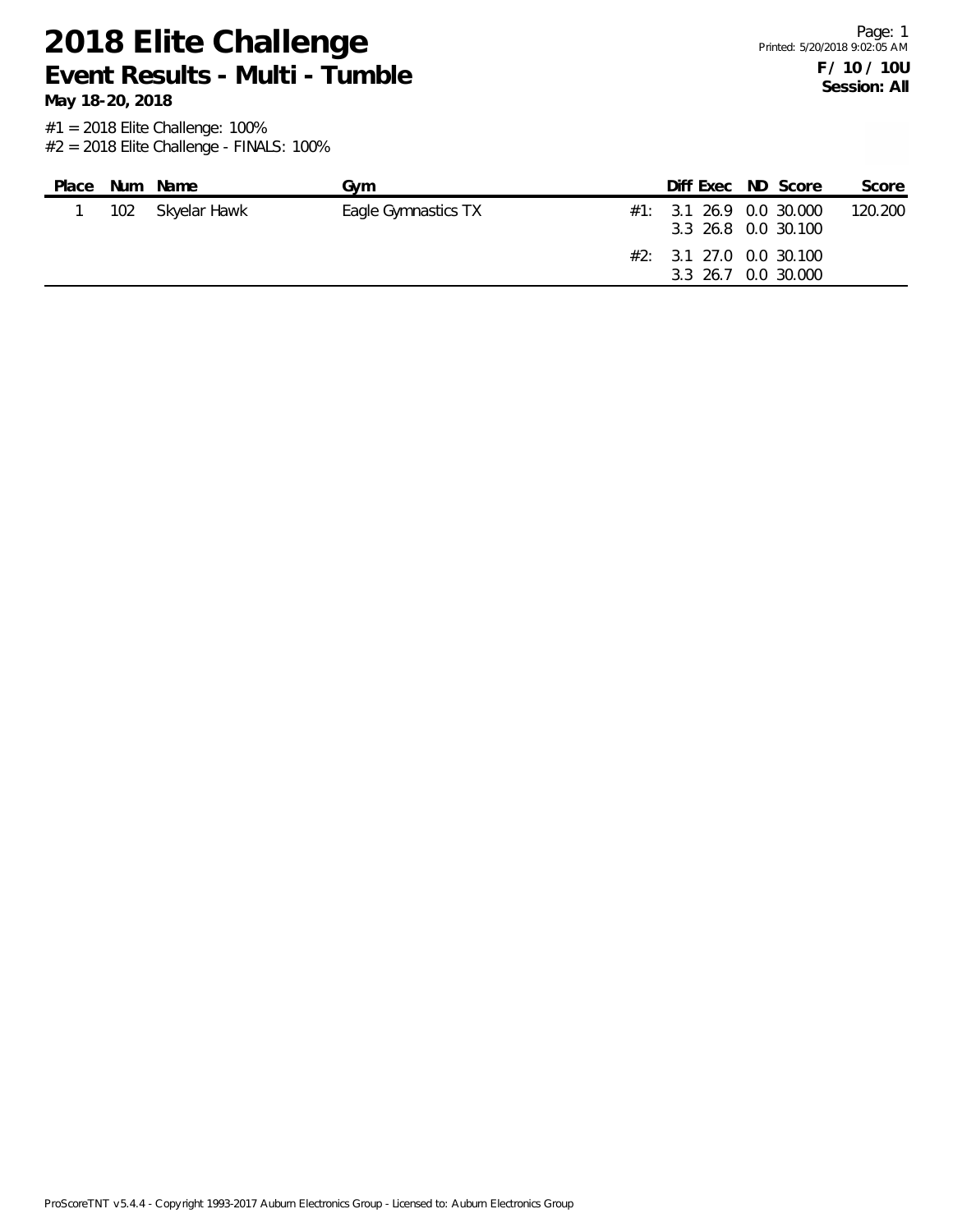**Event Results - Multi - Tumble**

#1 = 2018 Elite Challenge: 100%

 $#2 = 2018$  Elite Challenge - FINALS: 100%

| Place |     | Num Name      | Gym                 |     | Diff Exec ND Score                                  |  | Score   |
|-------|-----|---------------|---------------------|-----|-----------------------------------------------------|--|---------|
|       | 103 | Skyla Johnson | All American        | #1: | 3.2 26.5 0.0 29.700<br>3.4 25.9 0.0 29.300          |  | 116.800 |
|       |     |               |                     | #2: | 3.2 25.8 0.0 29.000<br>3.4 25.4 0.0 28.800          |  |         |
|       | 259 | Reese Nichols | Kris Power Tumbling |     | $\#1$ : 1.8 23.0 0.0 24.800<br>2.1 25.0 -6.0 21.100 |  | 97.600  |
|       |     |               |                     | #2∶ | 1.1 24.7 0.0 25.800<br>1.1 24.8 0.0 25.900          |  |         |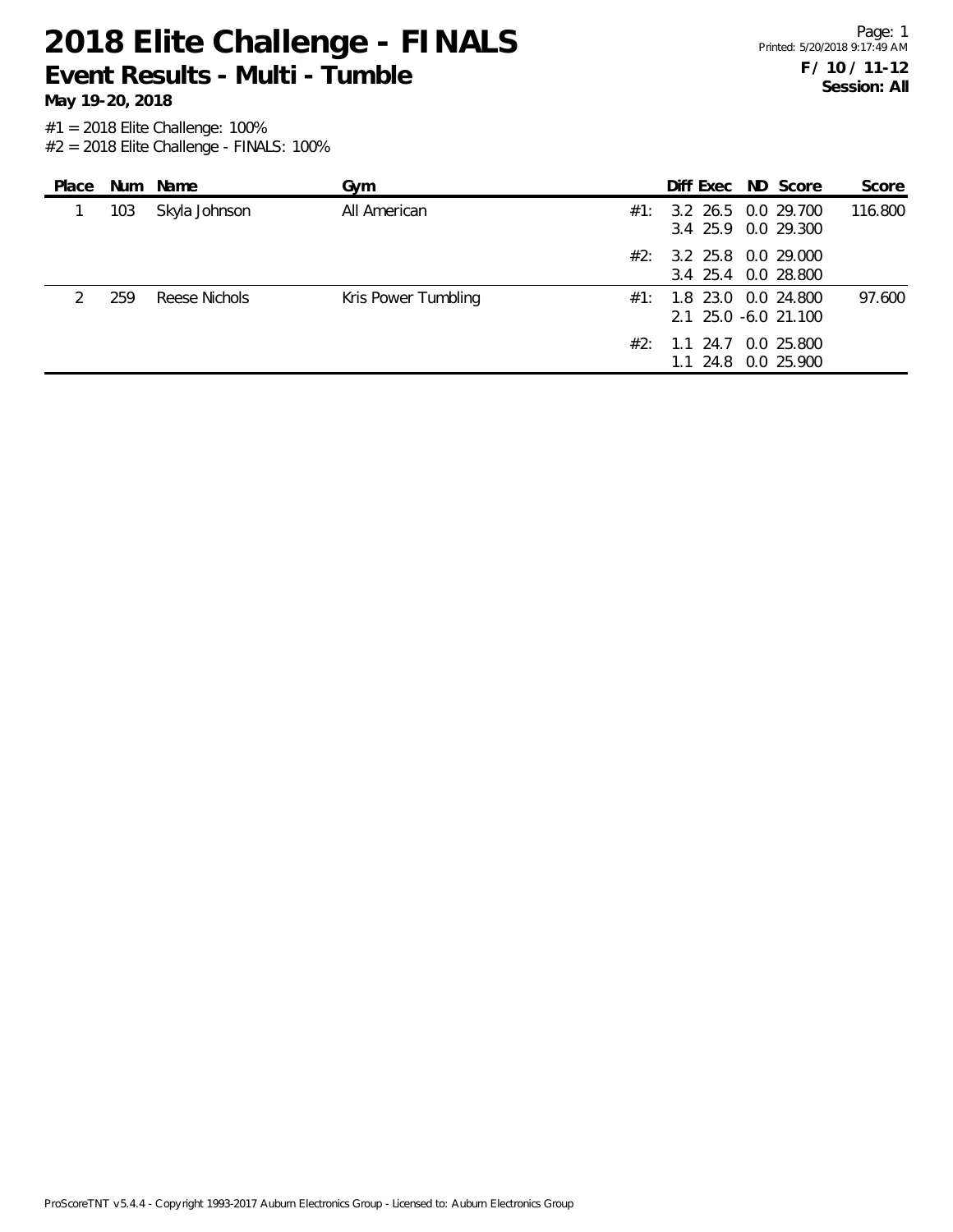**Event Results - Multi - Tumble**

**May 19-20, 2018**

| Place         |     | Num Name      | Gym                      |     | Diff Exec ND Score                                   |  | Score   |
|---------------|-----|---------------|--------------------------|-----|------------------------------------------------------|--|---------|
|               | 258 | Micah Miner   | Kris Power Tumbling      | #1: | 3.8 25.2 0.0 29.000<br>3.3 27.0 0.0 30.300           |  | 118.600 |
|               |     |               |                          |     | $\#2$ : 3.8 25.7 0.0 29.500<br>3.3 26.5 0.0 29.800   |  |         |
| $\mathcal{L}$ | 289 | Xavier Harper | <b>Premier Athletics</b> | #1: | 3.3 23.0 0.0 26.300<br>3.8 24.8 0.0 28.600           |  | 111.200 |
|               |     |               |                          |     | $\#2$ : 3.3 25.6 -0.6 28.300<br>3.1 25.5 -0.6 28.000 |  |         |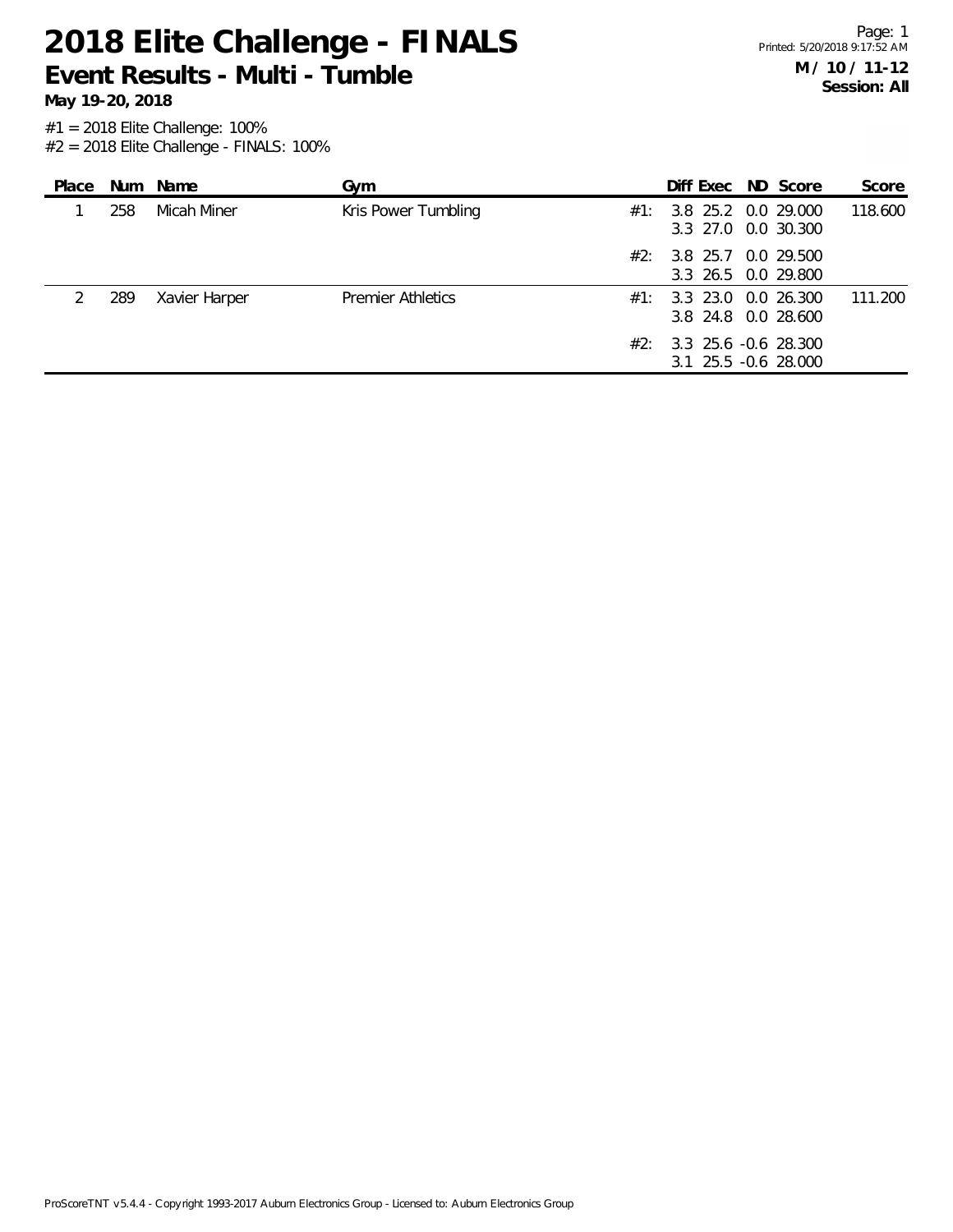**2018 Elite Challenge Event Results - Multi - Tumble**

**May 18-20, 2018**

| Place |     | Num Name           | Gym              |     | Diff Exec ND Score                 |            |                          | Score   |
|-------|-----|--------------------|------------------|-----|------------------------------------|------------|--------------------------|---------|
| 1     | 257 | Josie Bain         | <b>NVG</b>       | #1: | $3.8$ 26.0<br>$1.2$ 25.1           |            | 0.0 29.800<br>0.0 26.300 | 116.900 |
|       |     |                    |                  | #2: | $3.3$ 27.3<br>3.9 26.3             |            | 0.0 30.600<br>0.0 30.200 |         |
| 2     | 288 | Tori Fowler        | Trevinos         | #1: | 3.4 27.2<br>3.9 26.2 0.0 30.100    |            | 0.0 30.600               | 116.400 |
|       |     |                    |                  | #2: | $1.2$ 25.7<br>3.9 24.9             |            | 0.0 26.900<br>0.0 28.800 |         |
| 3     | 284 | Reese Nix          | Oklahoma Extreme | #1: | 3.4 23.0 -0.6 25.800<br>$3.2$ 26.1 |            | 0.0 29.300               | 115.000 |
|       |     |                    |                  | #2: | 3.4 26.8<br>3.2 26.5               |            | 0.0 30.200<br>0.0 29.700 |         |
| 4     | 115 | <b>Taty Garcia</b> | <b>Wcc</b>       | #1: | $1.2$ 25.9<br>2.1 27.9 -6.3 23.700 |            | 0.0 27.100               | 50.800  |
|       |     |                    |                  | #2: | 0.0<br>0.0<br>0.0<br>0.0           | 0.0<br>0.0 | 0.000<br>0.000           |         |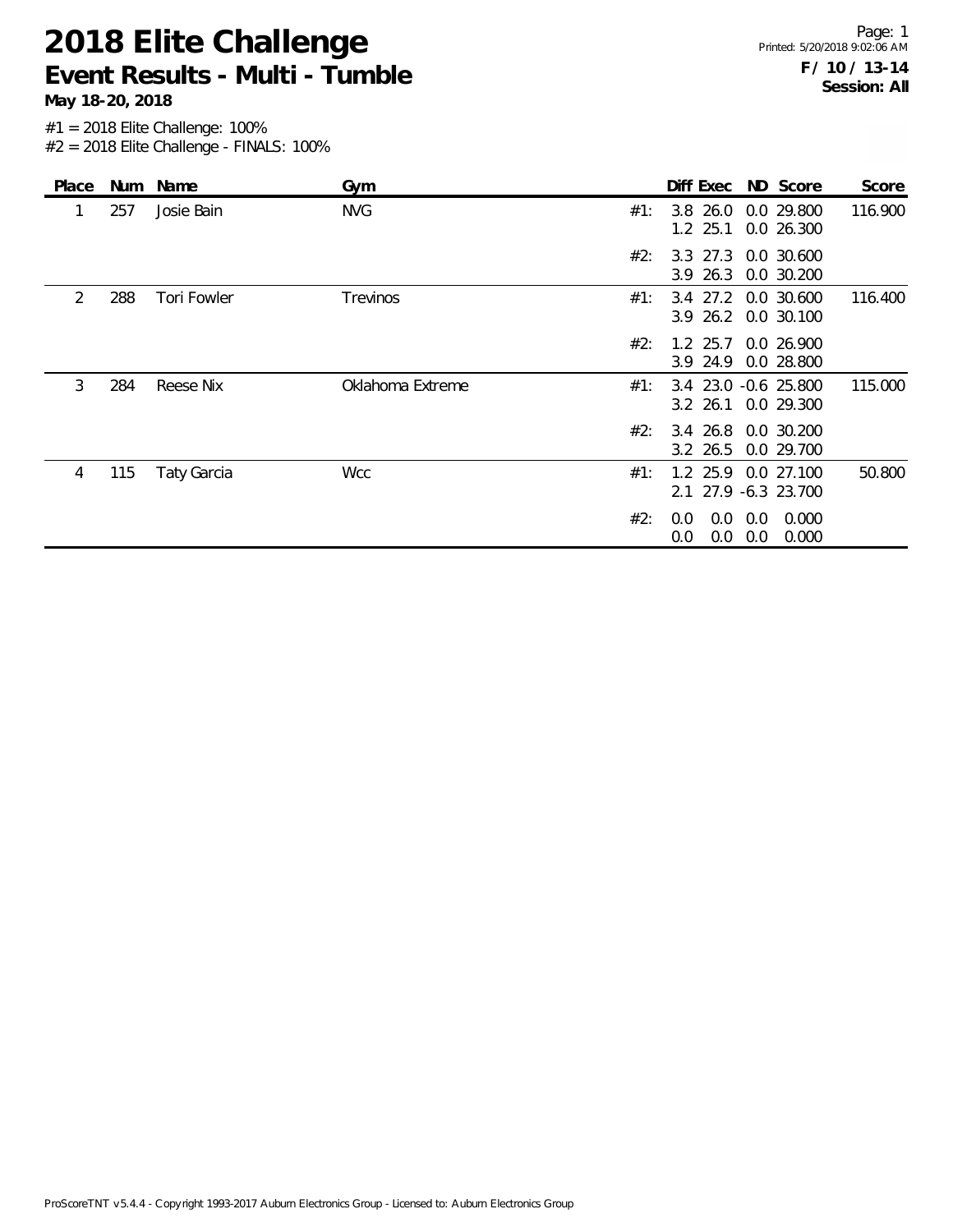**2018 Elite Challenge Event Results - Multi - Tumble**

**May 18-20, 2018**

| Place | Num Name        | Gvm             |  | Diff Exec ND Score                                                                                  | Score   |
|-------|-----------------|-----------------|--|-----------------------------------------------------------------------------------------------------|---------|
|       | 285 Gage Sieren | Twist and Shout |  | $\#1:$ 3.9 26.4 0.0 30.300<br>3.4 27.1 0.0 30.500<br>#2: 3.9 25.8 0.0 29.700<br>3.4 26.3 0.0 29.700 | 120.200 |
|       |                 |                 |  |                                                                                                     |         |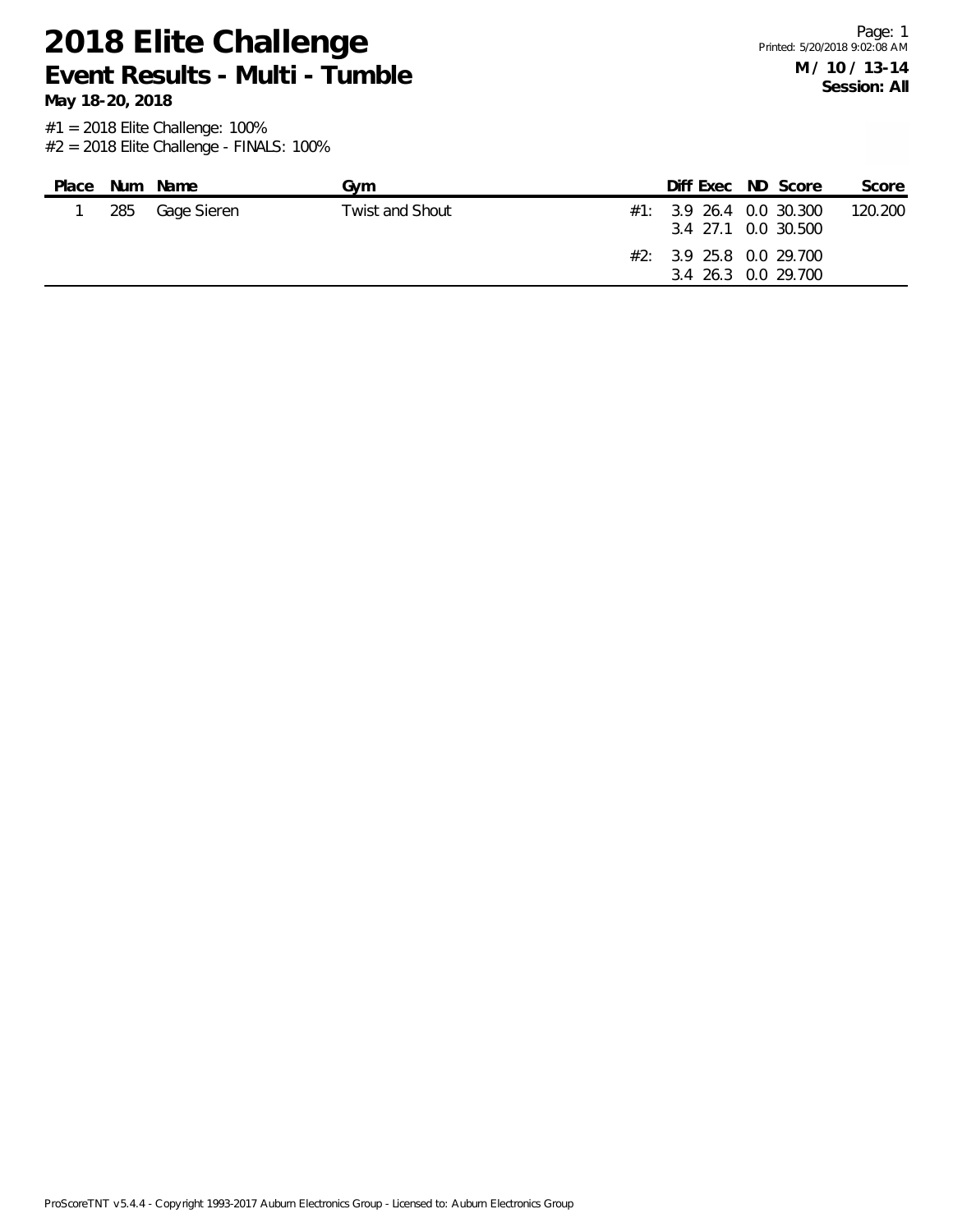**Event Results - Multi - Tumble**

| Place |     | Num Name             | Gym                 |     | Diff Exec ND Score                |                                | Score   |
|-------|-----|----------------------|---------------------|-----|-----------------------------------|--------------------------------|---------|
| 1     | 291 | <b>Faith Bowers</b>  | Eagle Gymnastics TX | #1: | 3.9 23.8<br>3.4 26.8              | 0.0 27.700<br>0.0 30.200       | 119.100 |
|       |     |                      |                     | #2: | 3.2 27.5 -0.3 30.400<br>3.4 27.4  | 0.0 30.800                     |         |
| 2     | 292 | <b>Ashley Fritch</b> | Oklahoma Extreme    | #1: | 27.1<br>3.4<br>3.9 25.7           | 0.0 30.500<br>0.0 29.600       | 115.200 |
|       |     |                      |                     | #2: | $1.2$ 24.4<br>$3.4$ 26.1          | 0.0 25.600<br>0.0 29.500       |         |
| 3     | 101 | Emma Grace Brown     | <b>GKSC</b>         | #1: | $3.0\,26.6$<br>3.2 25.7           | 0.0 29.600<br>0.0 28.900       | 114.800 |
|       |     |                      |                     | #2: | 3.0 25.6 0.0 28.600<br>$3.2$ 24.5 | 0.0 27.700                     |         |
| 4     | 290 | Chloe Bibler         | Infinite Bounds     | #1: | $1.2$ 24.5<br>2.1                 | 0.0 25.700<br>26.1 -6.0 22.200 | 104.700 |
|       |     |                      |                     | #2: | $3.2 \, 26.2$<br>25.3<br>2.1      | 0.0 29.400<br>0.0 27.400       |         |